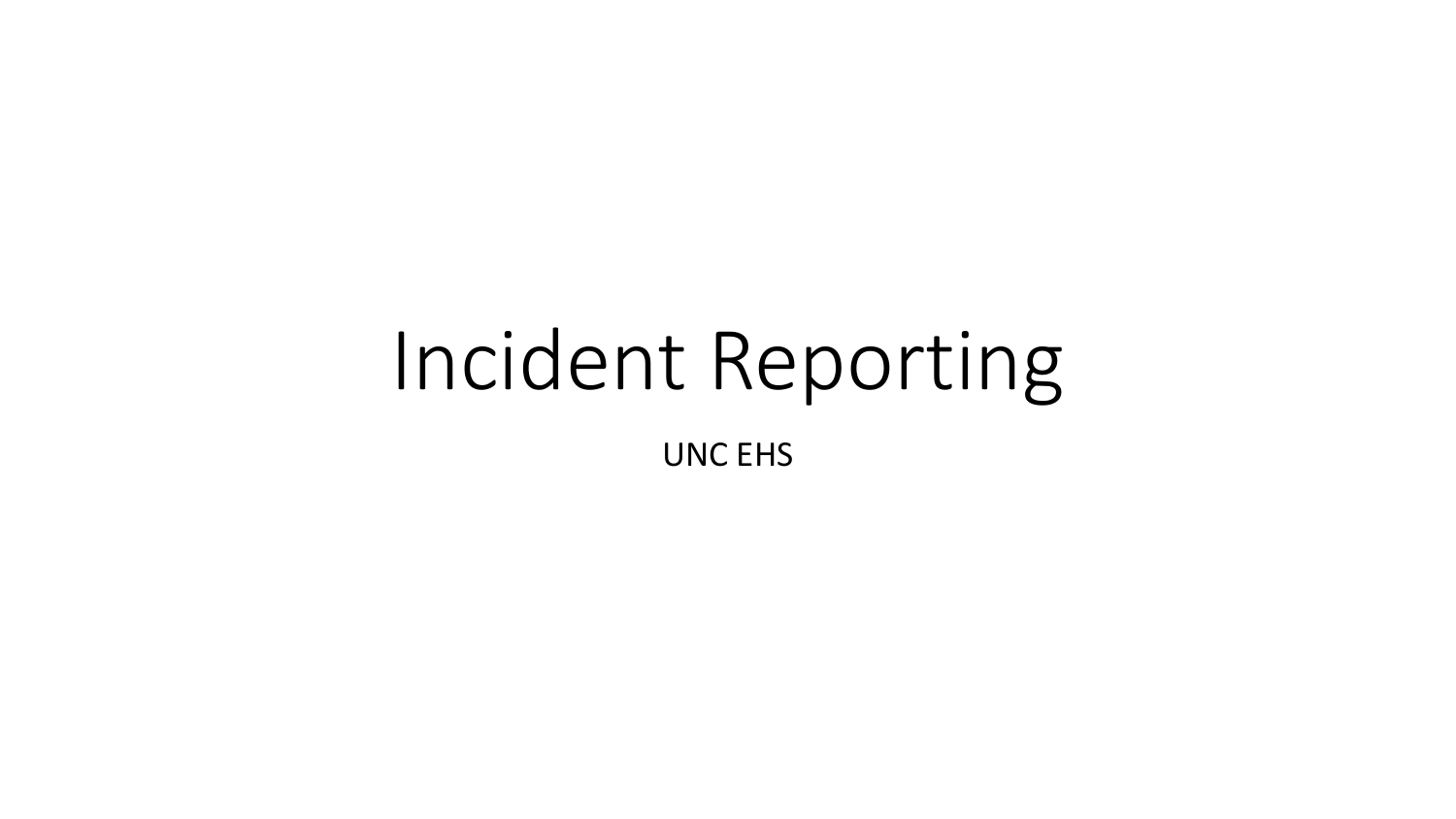# Employees

- Contact your supervisor and go the University Employee Occupational Health Clinic (UEOHC) right away (145 North Medical Drive)
- If an injury is immediately dangerous to life and health go to the emergency room for treatment
- You will fill out some of the forms mentioned later while at the clinic

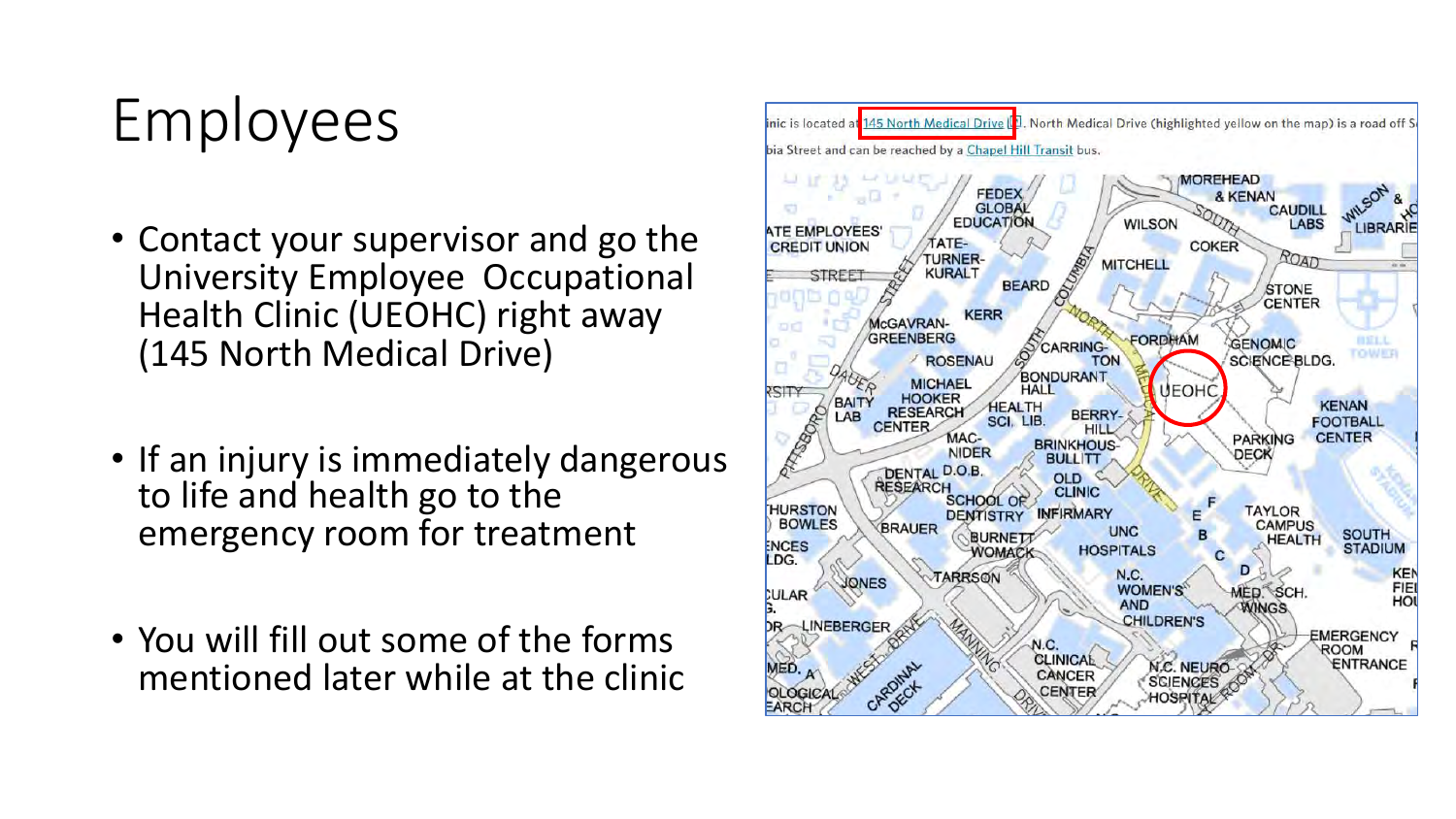University of North Carolina at Chavel Hill

### **Supervisors**

- the University Employee • Make sure the employee goes to Occupational Health Clinic (UEOHC) as soon as possible, forms are filled out within 24 hours and sent to EHS
- • If an injury is immediately to the emergency room for dangerous to life and health go treatment

of the North Carolina Industrial Commission Form 19 (Workers' Compensation Form) as soon as practicately. All meidents needsing erious bodily minry or death must be reported to the Dentroment of Enveronment. Health and Safety omneduately Location of Incident **Injury/Illness** Near Miss Time of Incident Date Incident Occurred Date Incident Reported AM PM Vame (Last) (First) OAT Occupation of Injured Worker Length of Employment Longth in Present Job Shift Overtime Years Months Years. Months  $1^{st}$   $2^{nd}$ Yes No Body Part Affected Injury Type (i.e. cuthtrain) Cause of injury Describe events leading to incident Name of Witness Phone # Before During Afterwards What acts or conditions contributed directly to the incident? What personal and/or job factors contributed to the incident' What Personal Protective Equipment was required for this job! Was it in use? Probability of event recurring **Severity Potential** Exposure Frequency Likely Possible Unlikely Major Serious Minor Frequent Occasional Rare Temporary Fix - What immediate corrective action has Permanent Solution - What correction action has been of will be taken to eliminate the basic enuses? been taken to prevent a recurrence? **Medical Treatment Treatment Status** Nanc UEOHC ER (life threatening) None. Modical only Lost Time (medical note) Date of Investigation Name Signature February 200

 $2-1-C$ 

UNC-CH SUPERVISOR'S INCIDENT REPORT FORM This form in to be completed by the Supervisor and forwarded as the Department of Environment, Health and Safety stong with a copy

**APPENDIX C**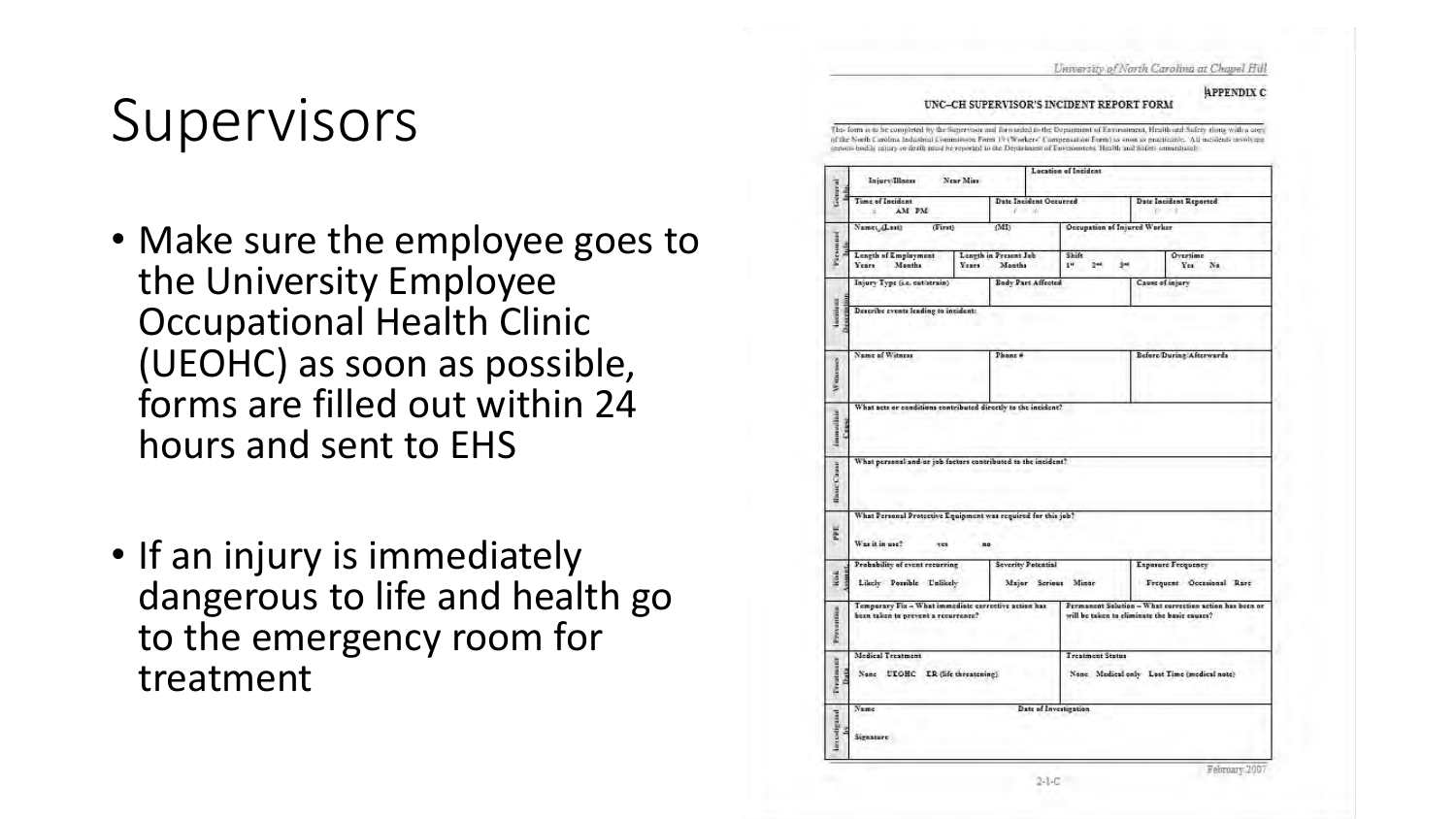## After Hours and Emergencies

- After-hours needlestick/human blood or body fluid exposures, please call UEOHC at 919-966-9119. The UEOHC line will automatically forward your call to Healthlink in order to gather the appropriate information and put you in contact with the Family Practice physician covering the needlestick hotline.
- For all other after-hour work related injuries that requires immediate medical care, go directly to the UNC Emergency Department. If immediate medical care is not needed, then please report to the UEOHC the following day.
- Remember, for a life-threatening injury or illness, go directly to the Emergency Department located in the Neurosciences Hospital on Manning Drive.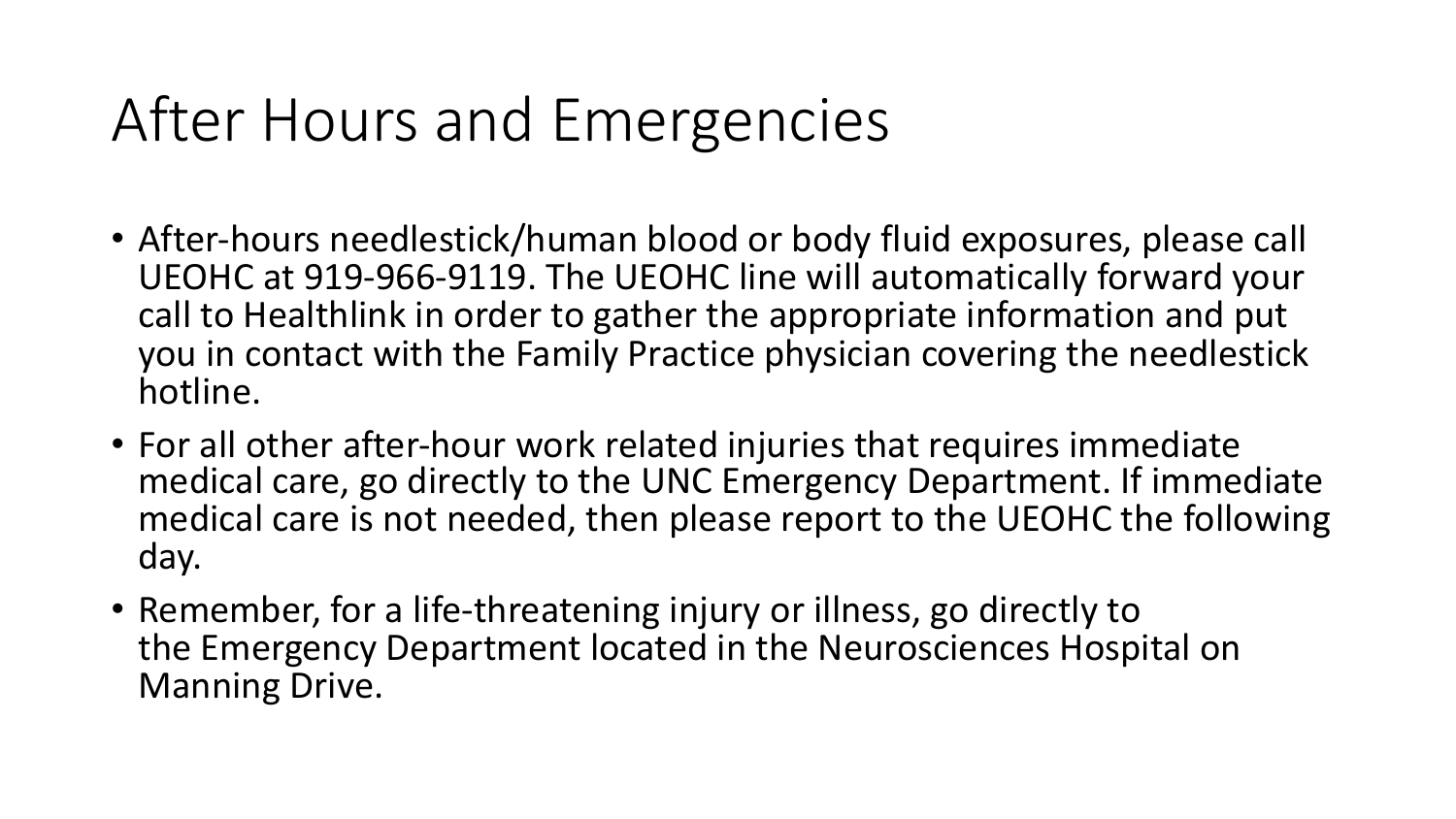#### Forms

- <https://ehs.unc.edu/about/forms/>
- • Look under the **workers**  the supervisor accident report **compensation section** for the employee accident report form, form, form 18, and form 19
- • Forms have the descriptions of what is needed attached

| <b>North Carolina Industrial Commission</b>                                                                                                                                                        |                              |                                                                                     |                                                  |                                    |                                                                                                                                                                                                                                                                                                                                                                                                                                                                                                                                                                                                                                            |                               |                                                                    | IC File #                                                                                                                                |             |
|----------------------------------------------------------------------------------------------------------------------------------------------------------------------------------------------------|------------------------------|-------------------------------------------------------------------------------------|--------------------------------------------------|------------------------------------|--------------------------------------------------------------------------------------------------------------------------------------------------------------------------------------------------------------------------------------------------------------------------------------------------------------------------------------------------------------------------------------------------------------------------------------------------------------------------------------------------------------------------------------------------------------------------------------------------------------------------------------------|-------------------------------|--------------------------------------------------------------------|------------------------------------------------------------------------------------------------------------------------------------------|-------------|
| Emp. code                                                                                                                                                                                          |                              | Fund                                                                                |                                                  | <b>Dept</b>                        |                                                                                                                                                                                                                                                                                                                                                                                                                                                                                                                                                                                                                                            |                               |                                                                    | *Emp. Code # 0006020                                                                                                                     |             |
|                                                                                                                                                                                                    |                              |                                                                                     | <b>EMPLOYER'S REPORT OF EMPLOYEE'S INJURY OR</b> |                                    |                                                                                                                                                                                                                                                                                                                                                                                                                                                                                                                                                                                                                                            |                               |                                                                    | *Carrier Code # Self                                                                                                                     |             |
| <b>OCCUPATIONAL DISEASE TO THE INDUSTRIAL COMMISSION</b>                                                                                                                                           |                              |                                                                                     |                                                  |                                    |                                                                                                                                                                                                                                                                                                                                                                                                                                                                                                                                                                                                                                            | Employer FEIN                 |                                                                    |                                                                                                                                          |             |
| To the Employer:                                                                                                                                                                                   |                              |                                                                                     |                                                  |                                    | A copy of this Form 19 accompanied by a blank Form 18 must be given to the employee. It does                                                                                                                                                                                                                                                                                                                                                                                                                                                                                                                                               |                               |                                                                    | Carrier File #                                                                                                                           |             |
| not satisfy the employee's obligation to file a claim. The filing of this report is required by law.<br>This form MUST be transmitted to the Industrial Commission through your Insurance Carrier. |                              |                                                                                     |                                                  |                                    |                                                                                                                                                                                                                                                                                                                                                                                                                                                                                                                                                                                                                                            | *Required Information.        |                                                                    |                                                                                                                                          |             |
| To the Employee:                                                                                                                                                                                   |                              |                                                                                     |                                                  |                                    | This Form 19 is not your claim for workers' compensation benefits. To make a claim, you must complete<br>and sign the enclosed Form 18 and mail it to Claims Administration. N.C. Industrial Commission, 4335<br>Mail Service Center, Raleigh, NC 27699-4334 within two years of the date of your injury or last payment<br>of medical compensation. For occupational diseases, the claim must be filed within two years of the date<br>of disability or the date your doctor told you that you have a work-related disease, whichever is later.<br>The use of this form is required under the provisions of the Workers' Compensation Act |                               | comespondance.                                                     | The LC. File # is the unique identifier for<br>this youry. It will be provided by raturn<br>letter and is to be referenced in all future |             |
|                                                                                                                                                                                                    |                              |                                                                                     |                                                  |                                    | University of North Carolina at Chapel Hill                                                                                                                                                                                                                                                                                                                                                                                                                                                                                                                                                                                                |                               |                                                                    | (919) 962-5507                                                                                                                           |             |
| Employee's Name                                                                                                                                                                                    |                              |                                                                                     |                                                  |                                    | Employer's Name                                                                                                                                                                                                                                                                                                                                                                                                                                                                                                                                                                                                                            |                               |                                                                    | Felephone Number                                                                                                                         |             |
| Address                                                                                                                                                                                            |                              |                                                                                     |                                                  | Self                               | 1120 Estes Drive Extension CB: 1650<br>Employer's Address                                                                                                                                                                                                                                                                                                                                                                                                                                                                                                                                                                                  |                               | Chapel Hill<br>City                                                | <b>NC</b><br>State                                                                                                                       | 27599<br>Zφ |
| City                                                                                                                                                                                               |                              |                                                                                     | State                                            | Insurance Carrier<br>Salf          |                                                                                                                                                                                                                                                                                                                                                                                                                                                                                                                                                                                                                                            |                               | Policy Number                                                      |                                                                                                                                          |             |
| tionie Telephone                                                                                                                                                                                   |                              |                                                                                     | Work Telephone                                   | Carrier's Address                  |                                                                                                                                                                                                                                                                                                                                                                                                                                                                                                                                                                                                                                            |                               | City                                                               | State                                                                                                                                    | Zip         |
| Social Security Number                                                                                                                                                                             |                              | M JF                                                                                | Date of Birth                                    | $\sqrt{1}$                         | Carrier's Telephone Number                                                                                                                                                                                                                                                                                                                                                                                                                                                                                                                                                                                                                 |                               | r.<br>Fax Number                                                   |                                                                                                                                          |             |
| Employer                                                                                                                                                                                           | 1.                           |                                                                                     | Give nature of employer's business               |                                    |                                                                                                                                                                                                                                                                                                                                                                                                                                                                                                                                                                                                                                            |                               |                                                                    |                                                                                                                                          |             |
| Person<br><b>Injured</b>                                                                                                                                                                           | $\overline{9}$<br>10<br>11.  | Occupation when injured<br>(a) Time employed by you<br>(a) No. hours worked per day | (d) Avg. weekly wages w/ overtime                | (b) Wages per day \$<br>s          | (b) Wages per hour \$<br>(e) if board, lodging, fuel or other advantages were<br>furnished in addition to wages, estimated value per day, week or month.                                                                                                                                                                                                                                                                                                                                                                                                                                                                                   | 5                             | (c) No. of days worked per week.                                   | DAT                                                                                                                                      |             |
| Cause<br><b>And Nature</b><br>Of Injury                                                                                                                                                            | 12.<br>13.<br>14<br>16<br>18 | Date & hour returned to work<br>At what occupation                                  | Was employee treated by a physician              | at                                 | Describe fully how injury occurred and what employee was doing when injured<br>(Statement made without prejudice and without vouching for correctness of information)<br>List all injuries and specify body part involved (e.g. right hand or left hand)<br>If so, at what wages<br>M.<br>15.<br>17<br>Employee's salary continued in full?                                                                                                                                                                                                                                                                                                |                               |                                                                    |                                                                                                                                          | per         |
| <b>Fatal Cases</b>                                                                                                                                                                                 | 19.                          | Has injured employee died.                                                          |                                                  | 20.                                | If so, give date of death (Submit Form 29)                                                                                                                                                                                                                                                                                                                                                                                                                                                                                                                                                                                                 |                               |                                                                    |                                                                                                                                          |             |
| Employer name<br>Signed by                                                                                                                                                                         |                              |                                                                                     |                                                  |                                    | Official Title                                                                                                                                                                                                                                                                                                                                                                                                                                                                                                                                                                                                                             | Date Completed                |                                                                    |                                                                                                                                          |             |
| OSHA 301 Information:                                                                                                                                                                              |                              |                                                                                     |                                                  |                                    |                                                                                                                                                                                                                                                                                                                                                                                                                                                                                                                                                                                                                                            |                               |                                                                    |                                                                                                                                          |             |
| Case Number from Log                                                                                                                                                                               |                              | Date Hired<br>$\mathcal I$                                                          |                                                  |                                    | Time Employee began work on date of incident:<br>A.M.<br>p M                                                                                                                                                                                                                                                                                                                                                                                                                                                                                                                                                                               |                               | If off-site medical treatment provided.<br>answer entire next line |                                                                                                                                          |             |
| Name of facility.                                                                                                                                                                                  |                              |                                                                                     |                                                  | Address: Street/City/Zip/Telephone |                                                                                                                                                                                                                                                                                                                                                                                                                                                                                                                                                                                                                                            | <b>ER visit</b><br><b>Yes</b> |                                                                    | Overnight stay?<br>Yes:                                                                                                                  | $\perp$ No  |
|                                                                                                                                                                                                    |                              |                                                                                     |                                                  |                                    | Attention: This form contains information relating to employee health and must be used in a manner that protects the confidentiality of employees to                                                                                                                                                                                                                                                                                                                                                                                                                                                                                       |                               |                                                                    |                                                                                                                                          |             |
| the extent possible while the information is being used for occupational safety and health purposes.                                                                                               |                              |                                                                                     |                                                  |                                    |                                                                                                                                                                                                                                                                                                                                                                                                                                                                                                                                                                                                                                            |                               |                                                                    |                                                                                                                                          |             |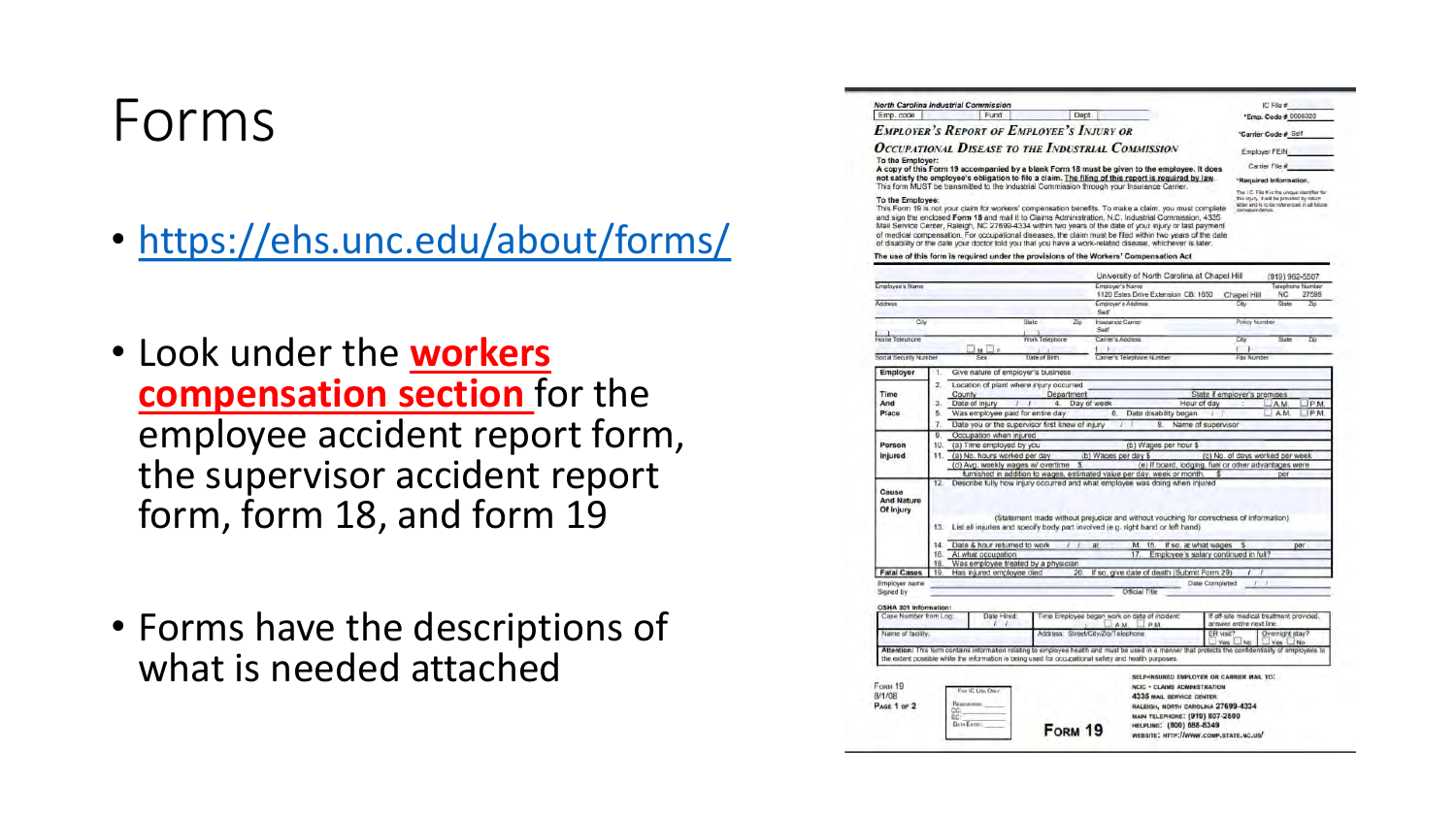# Accident Investigation

- • Someone from EHS may contact you could be done to mitigate or prevent about your incident, this is not to place blame, it is to determine what it from happening in the future
- • New procedures could be discussed, new JSA's written, and new PPE could be purchased if the investigation outcome determine that it would help mitigate or prevent future injury
- [https://ehs.unc.edu/workplace-](https://ehs.unc.edu/workplace-safety/jsa/)<br>safety/jsa/

#### **Job Safety Analysis (JSA) Library**

Job Safety Analysis is a safety tool which can be used by UNC-Chapel Hill supervisors and employees to increase the knowledge of hazards in the workplace at their specific work unit that poses a risk of causing injuries and accidents. There are numerous benefits in developing and implementing JSAs including improving knowledge of hazards among UNC-Chapel Hill supervisors and employees, and the prevention of accidents and injuries.

A blank JSA template  $\overline{v_1}$  and JSAs that have been developed at UNC-CH for specific departments are available. You can use any of the JSAs as a reference to help develop one specific for a job or work task performed at your specific work unit.

If you have any questions in regards to this training or any other safety questions about Job Safety Analysis, please call Environment, Health and Safety at 919-962-5507.

| <b>Athletics - Finley Golf Course</b> | ٠         |
|---------------------------------------|-----------|
| <b>Campus Shops</b>                   | ٠         |
| <b>Dramatic Art</b>                   | ٠         |
| <b>Energy Services</b>                | $\bullet$ |
| <b>Environment, Health and Safety</b> | ٠         |
| <b>Exercise and Sports Science</b>    | ٠         |
| <b>Facilities Services</b>            | ٠         |
| Housekeeping                          | ٠         |
| <b>Libraries</b>                      | ٠         |
| <b>Office and Administrative</b>      | ٠         |